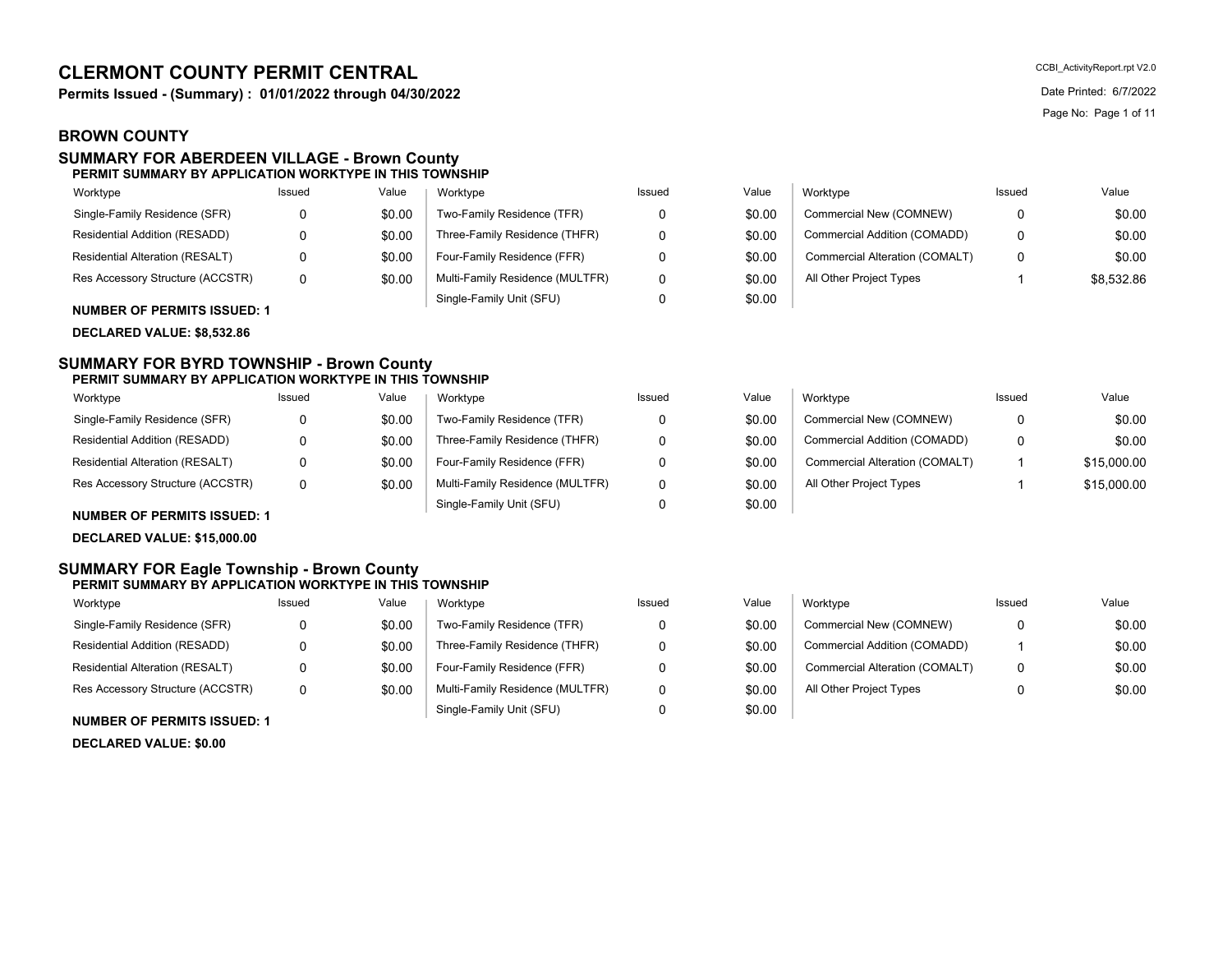\$0.00 \$0.00

\$1,296,000.00 \$1,293,000.00

### **SUMMARY FOR Fayetville Village - Brown County PERMIT SUMMARY BY APPLICATION WORKTYPE IN THIS TOWNSHIP**

| Worktype                         | Issued | Value  | Worktype                        | Issued | Value  | Worktvpe                       | Issued | Value       |
|----------------------------------|--------|--------|---------------------------------|--------|--------|--------------------------------|--------|-------------|
| Single-Family Residence (SFR)    |        | \$0.00 | Two-Family Residence (TFR)      |        | \$0.00 | Commercial New (COMNEW)        |        | \$0.00      |
| Residential Addition (RESADD)    |        | \$0.00 | Three-Family Residence (THFR)   |        | \$0.00 | Commercial Addition (COMADD)   |        | \$0.00      |
| Residential Alteration (RESALT)  |        | \$0.00 | Four-Family Residence (FFR)     |        | \$0.00 | Commercial Alteration (COMALT) |        | \$5,490.00  |
| Res Accessory Structure (ACCSTR) |        | \$0.00 | Multi-Family Residence (MULTFR) |        | \$0.00 | All Other Project Types        |        | \$10,500.00 |
|                                  |        |        | Single-Family Unit (SFU)        |        | \$0.00 |                                |        |             |

**NUMBER OF PERMITS ISSUED: 2**

### **DECLARED VALUE: \$15,990.00**

### **SUMMARY FOR Franklin Township - Brown County PERMIT SUMMARY BY APPLICATION WORKTYPE IN THIS TOWNSHIP**

| Worktype                         | Issued | Value  | Worktype                        | Issued | Value  | Worktype                       | Issued | Value        |
|----------------------------------|--------|--------|---------------------------------|--------|--------|--------------------------------|--------|--------------|
| Single-Family Residence (SFR)    |        | \$0.00 | Two-Family Residence (TFR)      |        | \$0.00 | Commercial New (COMNEW)        |        | \$375,000.00 |
| Residential Addition (RESADD)    |        | \$0.00 | Three-Family Residence (THFR)   |        | \$0.00 | Commercial Addition (COMADD)   |        | \$0.00       |
| Residential Alteration (RESALT)  |        | \$0.00 | Four-Family Residence (FFR)     |        | \$0.00 | Commercial Alteration (COMALT) |        | \$0.00       |
| Res Accessory Structure (ACCSTR) |        | \$0.00 | Multi-Family Residence (MULTFR) |        | \$0.00 | All Other Project Types        |        | \$0.00       |
|                                  |        |        | Single-Family Unit (SFU)        |        | \$0.00 |                                |        |              |

**NUMBER OF PERMITS ISSUED: 1 DECLARED VALUE: \$375,000.00**

### **SUMMARY FOR Georgetown Village - Brown County PERMIT SUMMARY BY APPLICATION WORKTYPE IN THIS TOWNSHIP**

| Worktype                                                                                                                                                                                                                                                                                                                      | Issued | Value  | Worktype                        | Issued | Value  | Worktvpe                       | Issued | Value       |
|-------------------------------------------------------------------------------------------------------------------------------------------------------------------------------------------------------------------------------------------------------------------------------------------------------------------------------|--------|--------|---------------------------------|--------|--------|--------------------------------|--------|-------------|
| Single-Family Residence (SFR)                                                                                                                                                                                                                                                                                                 |        | \$0.00 | Two-Family Residence (TFR)      | 0      | \$0.00 | Commercial New (COMNEW)        |        | \$0         |
| Residential Addition (RESADD)                                                                                                                                                                                                                                                                                                 |        | \$0.00 | Three-Family Residence (THFR)   | 0      | \$0.00 | Commercial Addition (COMADD)   | n      | \$0         |
| Residential Alteration (RESALT)                                                                                                                                                                                                                                                                                               |        | \$0.00 | Four-Family Residence (FFR)     | 0      | \$0.00 | Commercial Alteration (COMALT) |        | \$1.296.000 |
| Res Accessory Structure (ACCSTR)                                                                                                                                                                                                                                                                                              |        | \$0.00 | Multi-Family Residence (MULTFR) | 0      | \$0.00 | All Other Project Types        |        | \$1,293,000 |
| $\ddotsc$ $\ddotsc$ $\ddotsc$ $\ddotsc$ $\ddotsc$ $\ddotsc$ $\ddotsc$ $\ddotsc$ $\ddotsc$ $\ddotsc$ $\ddotsc$ $\ddotsc$ $\ddotsc$ $\ddotsc$ $\ddotsc$ $\ddotsc$ $\ddotsc$ $\ddotsc$ $\ddotsc$ $\ddotsc$ $\ddotsc$ $\ddotsc$ $\ddotsc$ $\ddotsc$ $\ddotsc$ $\ddotsc$ $\ddotsc$ $\ddotsc$ $\ddotsc$ $\ddotsc$ $\ddotsc$ $\ddot$ |        |        | Single-Family Unit (SFU)        |        | \$0.00 |                                |        |             |

**NUMBER OF PERMITS ISSUED: 4**

**DECLARED VALUE: \$1,296,000.00**

### **SUMMARY FOR Green Township - Brown County PERMIT SUMMARY BY APPLICATION WORKTYPE IN THIS TOWNSHIP**

| Worktype                         | Issued | Value  | Worktype                        | Issued | Value  | Worktype                       | Issued | Value  |
|----------------------------------|--------|--------|---------------------------------|--------|--------|--------------------------------|--------|--------|
| Single-Family Residence (SFR)    |        | \$0.00 | Two-Family Residence (TFR)      |        | \$0.00 | Commercial New (COMNEW)        |        | \$0.00 |
| Residential Addition (RESADD)    |        | \$0.00 | Three-Family Residence (THFR)   |        | \$0.00 | Commercial Addition (COMADD)   |        | \$0.00 |
| Residential Alteration (RESALT)  |        | \$0.00 | Four-Family Residence (FFR)     |        | \$0.00 | Commercial Alteration (COMALT) |        | \$0.00 |
| Res Accessory Structure (ACCSTR) | 0      | \$0.00 | Multi-Family Residence (MULTFR) |        | \$0.00 | All Other Project Types        |        | \$0.00 |
|                                  |        |        | Single-Family Unit (SFU)        |        | \$0.00 |                                |        |        |

### **NUMBER OF PERMITS ISSUED: 1**

**DECLARED VALUE: \$0.00**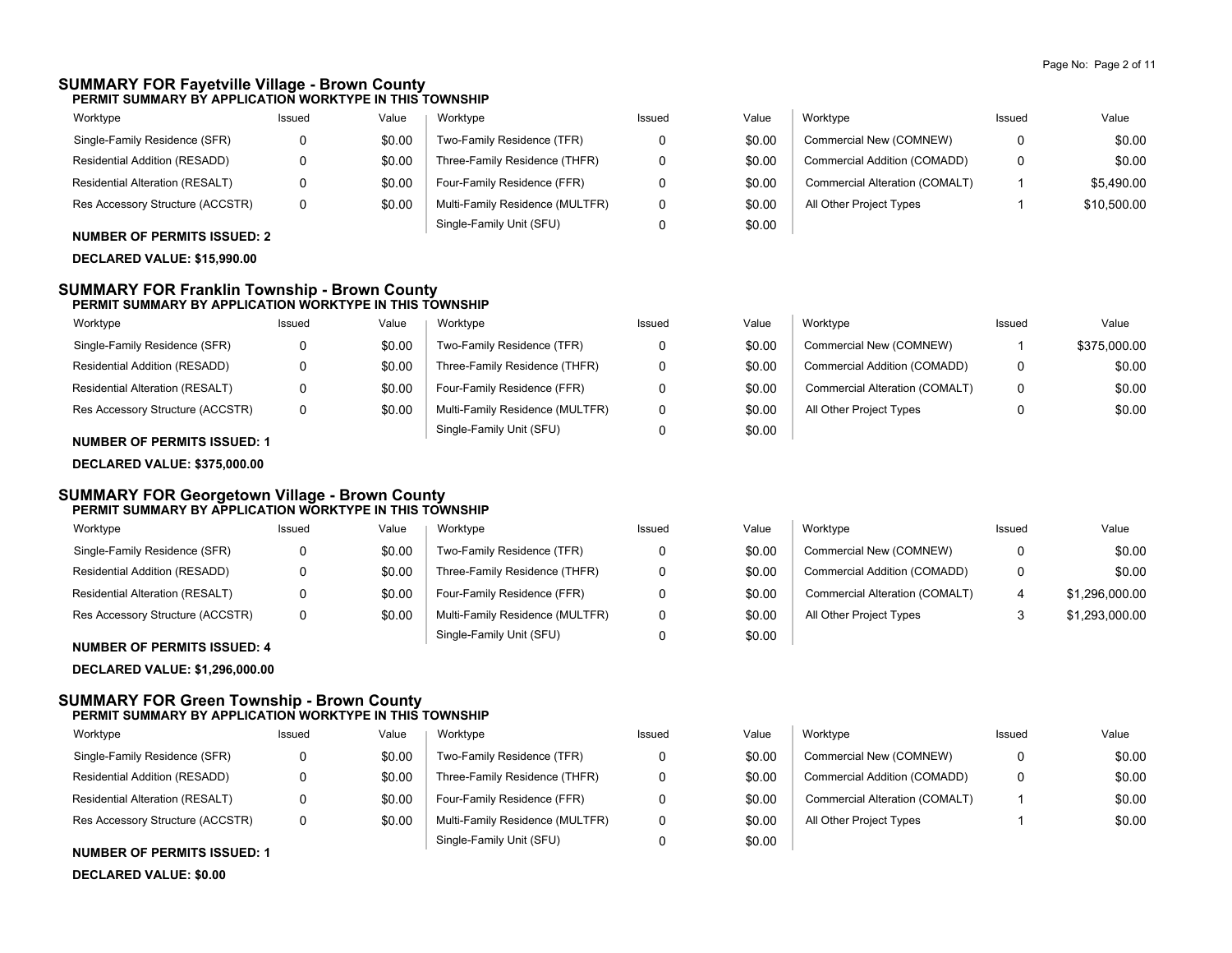### **SUMMARY FOR Jefferson Township - Brown County PERMIT SUMMARY BY APPLICATION WORKTYPE IN THIS TOWNSHIP**

| Worktype                                         | Issued | Value  | Worktype                        | Issued | Value  | Worktype                       | <b>Issued</b> | Value      |
|--------------------------------------------------|--------|--------|---------------------------------|--------|--------|--------------------------------|---------------|------------|
| Single-Family Residence (SFR)                    |        | \$0.00 | Two-Family Residence (TFR)      |        | \$0.00 | Commercial New (COMNEW)        |               | \$0.00     |
| Residential Addition (RESADD)                    |        | \$0.00 | Three-Family Residence (THFR)   |        | \$0.00 | Commercial Addition (COMADD)   |               | \$0.00     |
| Residential Alteration (RESALT)                  |        | \$0.00 | Four-Family Residence (FFR)     |        | \$0.00 | Commercial Alteration (COMALT) |               | \$9,000.00 |
| Res Accessory Structure (ACCSTR)                 |        | \$0.00 | Multi-Family Residence (MULTFR) |        | \$0.00 | All Other Project Types        |               | \$9,000.00 |
| $\ddotsc$ . The second of $\ddotsc$ of $\ddotsc$ |        |        | Single-Family Unit (SFU)        |        | \$0.00 |                                |               |            |

### **NUMBER OF PERMITS ISSUED: 1**

**DECLARED VALUE: \$9,000.00**

#### **SUMMARY FOR Mt Orab Village - Brown County PERMIT SUMMARY BY APPLICATION WORKTYPE IN THIS TOWNSHIP**

| Worktype                               | Issued | Value  | Worktype                        | Issued | Value  | Worktype                       | Issued | Value       |
|----------------------------------------|--------|--------|---------------------------------|--------|--------|--------------------------------|--------|-------------|
| Single-Family Residence (SFR)          |        | \$0.00 | Two-Family Residence (TFR)      |        | \$0.00 | Commercial New (COMNEW)        | 0      | \$0.00      |
| Residential Addition (RESADD)          |        | \$0.00 | Three-Family Residence (THFR)   |        | \$0.00 | Commercial Addition (COMADD)   | 0      | \$0.00      |
| <b>Residential Alteration (RESALT)</b> |        | \$0.00 | Four-Family Residence (FFR)     |        | \$0.00 | Commercial Alteration (COMALT) | 3      | \$2,000.00  |
| Res Accessory Structure (ACCSTR)       |        | \$0.00 | Multi-Family Residence (MULTFR) |        | \$0.00 | All Other Project Types        |        | \$42,810.00 |
|                                        |        |        | Single-Family Unit (SFU)        |        | \$0.00 |                                |        |             |

### **NUMBER OF PERMITS ISSUED: 9**

### **DECLARED VALUE: \$44,810.00**

### **SUMMARY FOR Perry Township - Brown County PERMIT SUMMARY BY APPLICATION WORKTYPE IN THIS TOWNSHIP**

| Worktype                         | Issued | Value  | Worktype                        | Issued | Value  | Worktype                       | Issued | Value       |
|----------------------------------|--------|--------|---------------------------------|--------|--------|--------------------------------|--------|-------------|
| Single-Family Residence (SFR)    |        | \$0.00 | Two-Family Residence (TFR)      |        | \$0.00 | Commercial New (COMNEW)        |        | \$0.00      |
| Residential Addition (RESADD)    |        | \$0.00 | Three-Family Residence (THFR)   |        | \$0.00 | Commercial Addition (COMADD)   |        | \$0.00      |
| Residential Alteration (RESALT)  |        | \$0.00 | Four-Family Residence (FFR)     |        | \$0.00 | Commercial Alteration (COMALT) |        | \$0.00      |
| Res Accessory Structure (ACCSTR) |        | \$0.00 | Multi-Family Residence (MULTFR) |        | \$0.00 | All Other Project Types        |        | \$26,000.00 |
| $\mathbf{u}$                     |        |        | Single-Family Unit (SFU)        |        | \$0.00 |                                |        |             |

### **NUMBER OF PERMITS ISSUED: 1**

**DECLARED VALUE: \$26,000.00**

### **SUMMARY FOR Pleasant Township - Brown County PERMIT SUMMARY BY APPLICATION WORKTYPE IN THIS TOWNSHIP**

| Worktype                                         | Issued | Value  | Worktvpe                        | Issued | Value  | Worktype                       | Issued | Value        |
|--------------------------------------------------|--------|--------|---------------------------------|--------|--------|--------------------------------|--------|--------------|
| Single-Family Residence (SFR)                    | 0      | \$0.00 | Two-Family Residence (TFR)      |        | \$0.00 | Commercial New (COMNEW)        |        | \$250,000.00 |
| Residential Addition (RESADD)                    | 0      | \$0.00 | Three-Family Residence (THFR)   |        | \$0.00 | Commercial Addition (COMADD)   |        | \$0.00       |
| <b>Residential Alteration (RESALT)</b>           | 0      | \$0.00 | Four-Family Residence (FFR)     |        | \$0.00 | Commercial Alteration (COMALT) |        | \$0.00       |
| Res Accessory Structure (ACCSTR)                 | 0      | \$0.00 | Multi-Family Residence (MULTFR) |        | \$0.00 | All Other Project Types        |        | \$0.00       |
| $\ddotsc$ . The second of $\ddotsc$ of $\ddotsc$ |        |        | Single-Family Unit (SFU)        |        | \$0.00 |                                |        |              |

# **NUMBER OF PERMITS ISSUED: 1**

**DECLARED VALUE: \$250,000.00**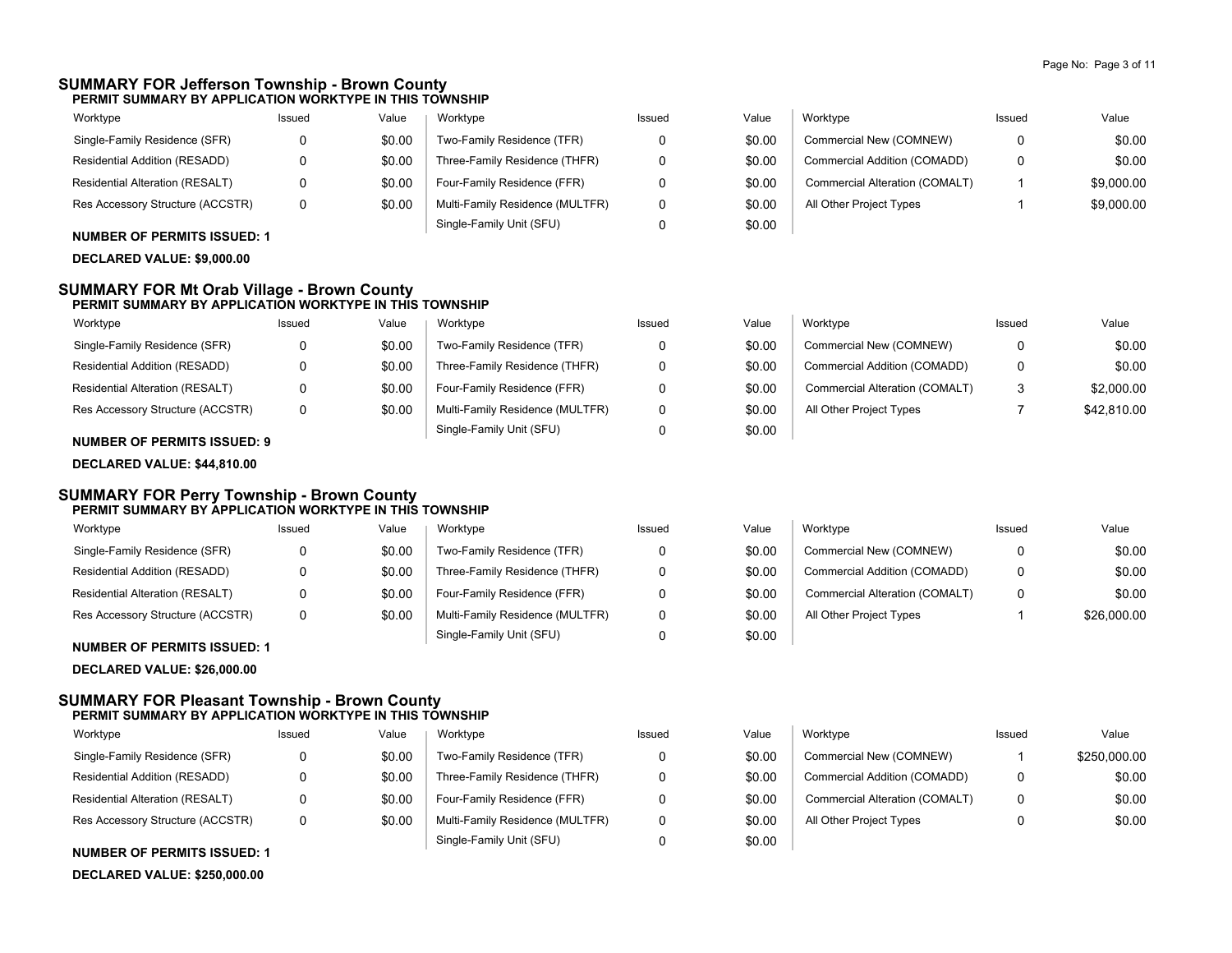\$112,000.00 \$0.00 \$0.00 \$0.00

### **SUMMARY FOR Ripley Village - Brown County PERMIT SUMMARY BY APPLICATION WORKTYPE IN THIS TOWNSHIP**

| Worktype                                                                                  | Issued | Value  | Worktype                        | Issued | Value  | Worktype                       | Issued | Value       |
|-------------------------------------------------------------------------------------------|--------|--------|---------------------------------|--------|--------|--------------------------------|--------|-------------|
| Single-Family Residence (SFR)                                                             |        | \$0.00 | Two-Family Residence (TFR)      |        | \$0.00 | Commercial New (COMNEW)        |        | \$0.00      |
| Residential Addition (RESADD)                                                             |        | \$0.00 | Three-Family Residence (THFR)   |        | \$0.00 | Commercial Addition (COMADD)   |        | \$0.00      |
| Residential Alteration (RESALT)                                                           |        | \$0.00 | Four-Family Residence (FFR)     |        | \$0.00 | Commercial Alteration (COMALT) |        | \$64,200.00 |
| Res Accessory Structure (ACCSTR)                                                          |        | \$0.00 | Multi-Family Residence (MULTFR) |        | \$0.00 | All Other Project Types        |        | \$10,000.00 |
| $\ddotsc$ $\ddotsc$ $\ddotsc$ $\ddotsc$ $\ddotsc$ $\ddotsc$ $\ddotsc$ $\ddotsc$ $\ddotsc$ |        |        | Single-Family Unit (SFU)        |        | \$0.00 |                                |        |             |

**NUMBER OF PERMITS ISSUED: 8**

### **DECLARED VALUE: \$74,200.00**

#### **SUMMARY FOR Sardinia Village - Brown County PERMIT SUMMARY BY APPLICATION WORKTYPE IN THIS TOWNSHIP**

| Worktype                         | Issued | Value  | Worktype                        | Issued | Value  | Worktype                       | Issued | Value        |
|----------------------------------|--------|--------|---------------------------------|--------|--------|--------------------------------|--------|--------------|
| Single-Family Residence (SFR)    |        | \$0.00 | Two-Family Residence (TFR)      |        | \$0.00 | Commercial New (COMNEW)        |        | \$100,000.00 |
| Residential Addition (RESADD)    |        | \$0.00 | Three-Family Residence (THFR)   |        | \$0.00 | Commercial Addition (COMADD)   |        | \$0.00       |
| Residential Alteration (RESALT)  |        | \$0.00 | Four-Family Residence (FFR)     |        | \$0.00 | Commercial Alteration (COMALT) |        | \$0.00       |
| Res Accessory Structure (ACCSTR) |        | \$0.00 | Multi-Family Residence (MULTFR) |        | \$0.00 | All Other Project Types        |        | \$0.00       |
|                                  |        |        | Single-Family Unit (SFU)        |        | \$0.00 |                                |        |              |

**NUMBER OF PERMITS ISSUED: 2**

# **DECLARED VALUE: \$100,000.00**

#### **SUMMARY FOR Sterling Township - Brown County PERMIT SUMMARY BY APPLICATION WORKTYPE IN THIS TOWNSHIP**

| Worktype                             | Issued | Value  | Worktype                        | Issued | Value  | Worktype                       | Issued | Value     |
|--------------------------------------|--------|--------|---------------------------------|--------|--------|--------------------------------|--------|-----------|
| Single-Family Residence (SFR)        |        | \$0.00 | Two-Family Residence (TFR)      |        | \$0.00 | Commercial New (COMNEW)        |        | \$112,000 |
| <b>Residential Addition (RESADD)</b> |        | \$0.00 | Three-Family Residence (THFR)   |        | \$0.00 | Commercial Addition (COMADD)   |        | \$0       |
| Residential Alteration (RESALT)      |        | \$0.00 | Four-Family Residence (FFR)     |        | \$0.00 | Commercial Alteration (COMALT) |        | \$0       |
| Res Accessory Structure (ACCSTR)     | 0      | \$0.00 | Multi-Family Residence (MULTFR) |        | \$0.00 | All Other Project Types        |        | \$0       |
|                                      |        |        | Single-Family Unit (SFU)        |        | \$0.00 |                                |        |           |

**NUMBER OF PERMITS ISSUED: 1**

**DECLARED VALUE: \$112,000.00**

### **SUMMARY FOR Washington Township - Brown County PERMIT SUMMARY BY APPLICATION WORKTYPE IN THIS TOWNSHIP**

| Worktype                               | Issued | Value  | Worktype                        | Issued | Value  | Worktype                       | Issued | Value        |
|----------------------------------------|--------|--------|---------------------------------|--------|--------|--------------------------------|--------|--------------|
| Single-Family Residence (SFR)          | 0      | \$0.00 | Two-Family Residence (TFR)      |        | \$0.00 | Commercial New (COMNEW)        | _      | \$430,000.00 |
| Residential Addition (RESADD)          | 0      | \$0.00 | Three-Family Residence (THFR)   |        | \$0.00 | Commercial Addition (COMADD)   |        | \$0.00       |
| <b>Residential Alteration (RESALT)</b> | 0      | \$0.00 | Four-Family Residence (FFR)     |        | \$0.00 | Commercial Alteration (COMALT) | 0      | \$0.00       |
| Res Accessory Structure (ACCSTR)       | 0      | \$0.00 | Multi-Family Residence (MULTFR) |        | \$0.00 | All Other Project Types        |        | \$0.00       |
|                                        |        |        | Single-Family Unit (SFU)        |        | \$0.00 |                                |        |              |

### **NUMBER OF PERMITS ISSUED: 2**

**DECLARED VALUE: \$430,000.00**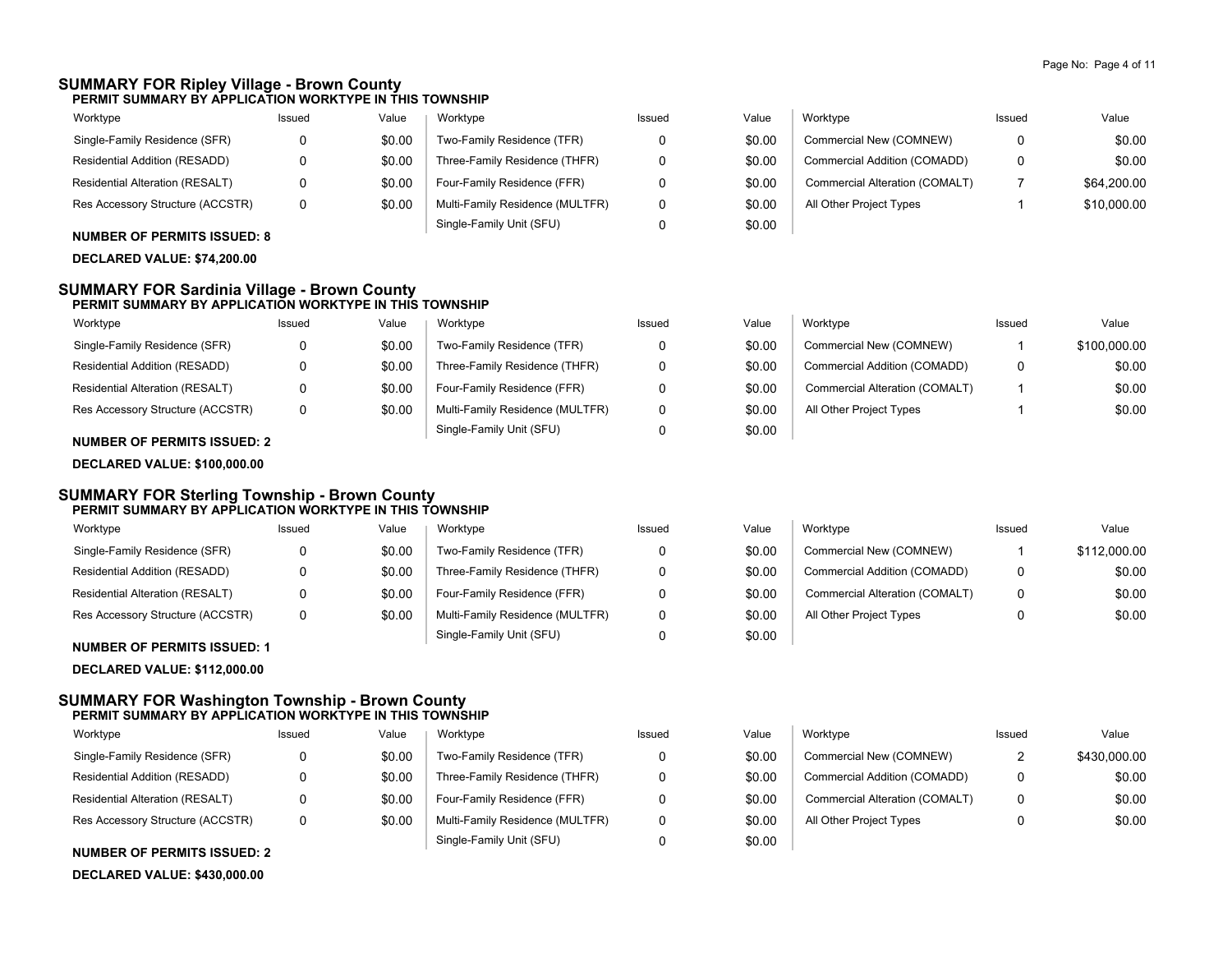## **Summary For BROWN COUNTY**

#### **PERMIT SUMMARY BY APPLICATION WORKTYPE IN THIS COUNTY**

| Worktype                               | Issued | Value  | Worktype                        | Issued | Value  | Worktype                       | Issued | Value          |
|----------------------------------------|--------|--------|---------------------------------|--------|--------|--------------------------------|--------|----------------|
| Single-Family Residence (SFR)          |        | \$0.00 | Two-Family Residence (TFR)      |        | \$0.00 | Commercial New (COMNEW)        |        | \$1,267,000.00 |
| Residential Addition (RESADD)          |        | \$0.00 | Three-Family Residence (THFR)   |        | \$0.00 | Commercial Addition (COMADD)   |        | \$0.00         |
| <b>Residential Alteration (RESALT)</b> |        | \$0.00 | Four-Family Residence (FFR)     |        | \$0.00 | Commercial Alteration (COMALT) | 19     | \$1,391,690.00 |
| Res Accessory Structure (ACCSTR)       |        | \$0.00 | Multi-Family Residence (MULTFR) |        | \$0.00 | All Other Project Types        | 18     | \$1,414,842.86 |
|                                        |        |        | Single-Family Unit (SFU)        |        | \$0.00 |                                |        |                |

### **NUMBER OF PERMITS ISSUED: 36**

**DECLARED VALUE: \$2,756,532.86**

## **CLERMONT COUNTY**

### **SUMMARY FOR Amelia Village**

### **PERMIT SUMMARY BY APPLICATION WORKTYPE IN THIS TOWNSHIP**

| Worktype                         | Issued | Value          | Worktype                        | Issued | Value  | Worktvpe                       | Issued | Value        |
|----------------------------------|--------|----------------|---------------------------------|--------|--------|--------------------------------|--------|--------------|
| Single-Family Residence (SFR)    | 29     | \$3.754.737.00 | Two-Family Residence (TFR)      |        | \$0.00 | Commercial New (COMNEW)        | 4      | \$400,000.00 |
| Residential Addition (RESADD)    |        | \$28.039.00    | Three-Family Residence (THFR)   |        | \$0.00 | Commercial Addition (COMADD)   |        | \$0.00       |
| Residential Alteration (RESALT)  | ັ      | \$46.017.00    | Four-Family Residence (FFR)     |        | \$0.00 | Commercial Alteration (COMALT) |        | \$2.513.00   |
| Res Accessory Structure (ACCSTR) |        | \$8,000.00     | Multi-Family Residence (MULTFR) |        | \$0.00 | All Other Project Types        |        | \$48.430.00  |
|                                  |        |                | Single-Family Unit (SFU)        |        | \$0.00 |                                |        |              |

### **NUMBER OF PERMITS ISSUED: 43**

**DECLARED VALUE: \$4,246,206.00**

#### **SUMMARY FOR Batavia Township PERMIT SUMMARY BY APPLICATION WORKTYPE IN THIS TOWNSHIP**

| Worktype                               | Issued | Value          | Worktype                        | Issued | Value          | Worktype                       | Issued | Value          |
|----------------------------------------|--------|----------------|---------------------------------|--------|----------------|--------------------------------|--------|----------------|
| Single-Family Residence (SFR)          | 31     | \$8,456,395.00 | Two-Family Residence (TFR)      | 12     | \$2,427,480.00 | Commercial New (COMNEW)        | د      | \$351,000.00   |
| Residential Addition (RESADD)          | 21     | \$331,165.64   | Three-Family Residence (THFR)   |        | \$500,000.00   | Commercial Addition (COMADD)   |        | \$750,000.00   |
| <b>Residential Alteration (RESALT)</b> | 68     | \$995.495.64   | Four-Family Residence (FFR)     |        | \$0.00         | Commercial Alteration (COMALT) | 12     | \$2,411,957.00 |
| Res Accessory Structure (ACCSTR)       |        | \$212,886.00   | Multi-Family Residence (MULTFR) |        | \$0.00         | All Other Project Types        | 61     | \$808,563.17   |
|                                        |        |                | Single-Family Unit (SFU)        | 27     | \$0.00         |                                |        |                |

### **NUMBER OF PERMITS ISSUED: 197**

**DECLARED VALUE: \$16,681,550.28**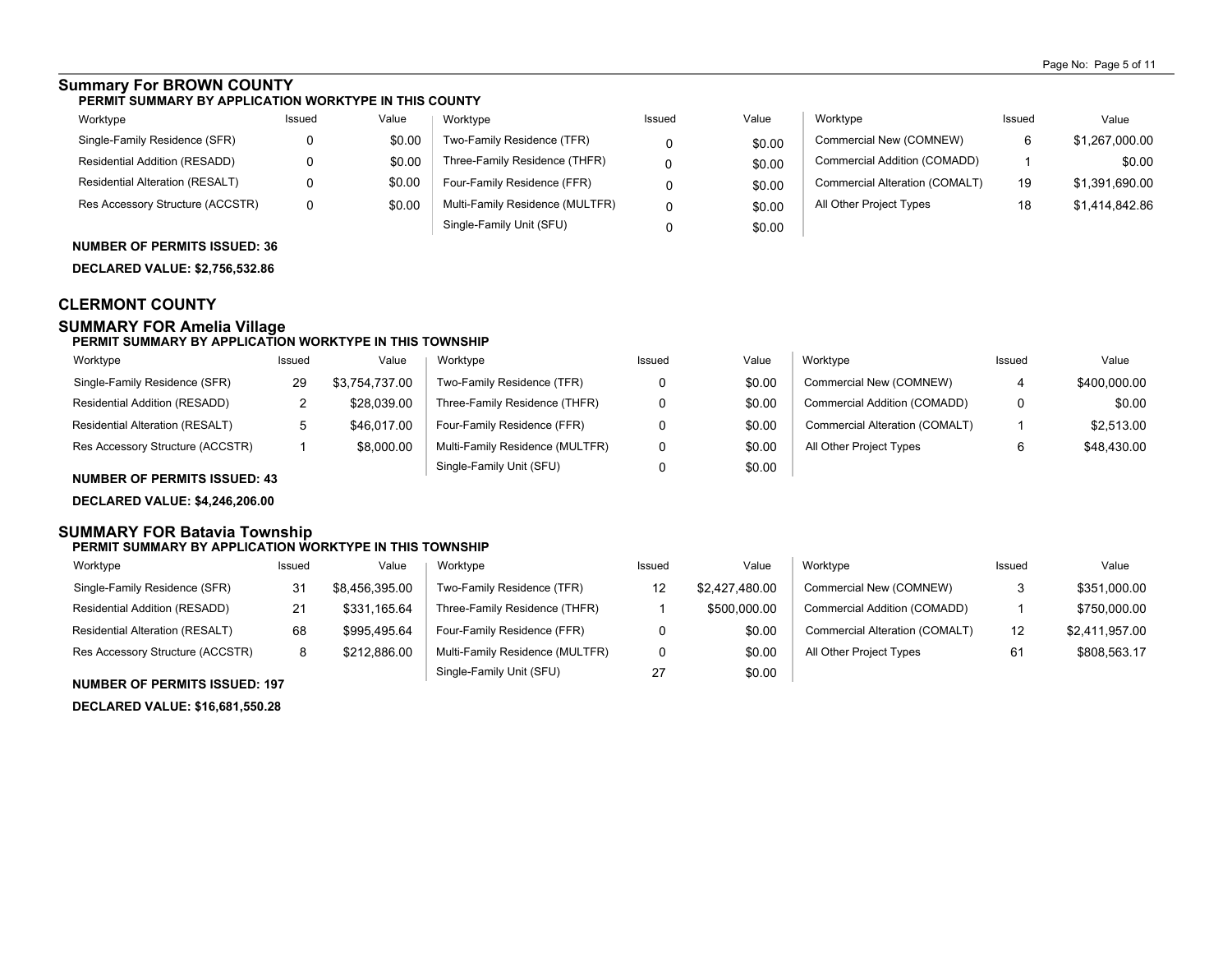\$0.00 \$0.00 \$0.00 \$0.00

# **SUMMARY FOR Batavia Village**

**PERMIT SUMMARY BY APPLICATION WORKTYPE IN THIS TOWNSHIP**

| Worktype                         | Issued | Value          | Worktype                        | Issued | Value  | Worktype                       | Issued | Value        |
|----------------------------------|--------|----------------|---------------------------------|--------|--------|--------------------------------|--------|--------------|
| Single-Family Residence (SFR)    |        | \$2.461.618.00 | Two-Family Residence (TFR)      |        | \$0.00 | Commercial New (COMNEW)        |        | \$0.00       |
| Residential Addition (RESADD)    |        | \$9.500.00     | Three-Family Residence (THFR)   |        | \$0.00 | Commercial Addition (COMADD)   |        | \$0.00       |
| Residential Alteration (RESALT)  |        | \$25,800.00    | Four-Family Residence (FFR)     |        | \$0.00 | Commercial Alteration (COMALT) | 2      | \$106,609.00 |
| Res Accessory Structure (ACCSTR) |        | \$0.00         | Multi-Family Residence (MULTFR) |        | \$0.00 | All Other Project Types        | ∽      | \$38,400.00  |
|                                  |        |                | Single-Family Unit (SFU)        |        | \$0.00 |                                |        |              |

### **NUMBER OF PERMITS ISSUED: 22**

**DECLARED VALUE: \$2,621,627.00**

### **SUMMARY FOR Bethel Village**

### **PERMIT SUMMARY BY APPLICATION WORKTYPE IN THIS TOWNSHIP**

| Worktype                         | Issued | Value       | Worktype                        | Issued | Value  | Worktype                       | Issued | Value       |
|----------------------------------|--------|-------------|---------------------------------|--------|--------|--------------------------------|--------|-------------|
| Single-Family Residence (SFR)    |        | \$0.00      | Two-Family Residence (TFR)      |        | \$0.00 | Commercial New (COMNEW)        |        | \$0.00      |
| Residential Addition (RESADD)    |        | \$0.00      | Three-Family Residence (THFR)   |        | \$0.00 | Commercial Addition (COMADD)   |        | \$0.00      |
| Residential Alteration (RESALT)  |        | \$10.118.00 | Four-Family Residence (FFR)     |        | \$0.00 | Commercial Alteration (COMALT) |        | \$0.00      |
| Res Accessory Structure (ACCSTR) |        | \$0.00      | Multi-Family Residence (MULTFR) |        | \$0.00 | All Other Project Types        |        | \$12,268.00 |
|                                  |        |             | Single-Family Unit (SFU)        |        | \$0.00 |                                |        |             |

### **NUMBER OF PERMITS ISSUED: 6**

**DECLARED VALUE: \$17,118.00**

### **SUMMARY FOR Felicity Village PERMIT SUMMARY BY APPLICATION WORKTYPE IN THIS TOWNSHIP**

| Worktype                         | Issued | Value    | Worktype                        | Issued | Value  | Worktype                       | Issued | Value |
|----------------------------------|--------|----------|---------------------------------|--------|--------|--------------------------------|--------|-------|
| Single-Family Residence (SFR)    |        | \$0.00   | Two-Family Residence (TFR)      | 0      | \$0.00 | Commercial New (COMNEW)        |        | \$0   |
| Residential Addition (RESADD)    |        | \$0.00   | Three-Family Residence (THFR)   | 0      | \$0.00 | Commercial Addition (COMADD)   | o      | \$0   |
| Residential Alteration (RESALT)  |        | \$500.00 | Four-Family Residence (FFR)     |        | \$0.00 | Commercial Alteration (COMALT) |        | \$0   |
| Res Accessory Structure (ACCSTR) |        | \$0.00   | Multi-Family Residence (MULTFR) | 0      | \$0.00 | All Other Project Types        |        | \$0   |
| NUMBER OF BERMITO ICCUER. 0      |        |          | Single-Family Unit (SFU)        |        | \$0.00 |                                |        |       |

### **NUMBER OF PERMITS ISSUED: 2**

**DECLARED VALUE: \$500.00**

### **SUMMARY FOR Franklin Township**

### **PERMIT SUMMARY BY APPLICATION WORKTYPE IN THIS TOWNSHIP**

| Worktype                         | Issued | Value        | Worktype                        | Issued | Value  | Worktype                       | Issued        | Value       |
|----------------------------------|--------|--------------|---------------------------------|--------|--------|--------------------------------|---------------|-------------|
| Single-Family Residence (SFR)    |        | \$698,699.00 | Two-Family Residence (TFR)      |        | \$0.00 | Commercial New (COMNEW)        |               | \$0.00      |
| Residential Addition (RESADD)    |        | \$0.00       | Three-Family Residence (THFR)   |        | \$0.00 | Commercial Addition (COMADD)   | 0             | \$0.00      |
| Residential Alteration (RESALT)  |        | \$34.355.00  | Four-Family Residence (FFR)     |        | \$0.00 | Commercial Alteration (COMALT) | $\mathcal{P}$ | \$15,000.00 |
| Res Accessory Structure (ACCSTR) |        | \$149,500.00 | Multi-Family Residence (MULTFR) |        | \$0.00 | All Other Project Types        |               | \$30.055.00 |
|                                  |        |              | Single-Family Unit (SFU)        |        | \$0.00 |                                |               |             |

### **NUMBER OF PERMITS ISSUED: 17**

**DECLARED VALUE: \$897,554.00**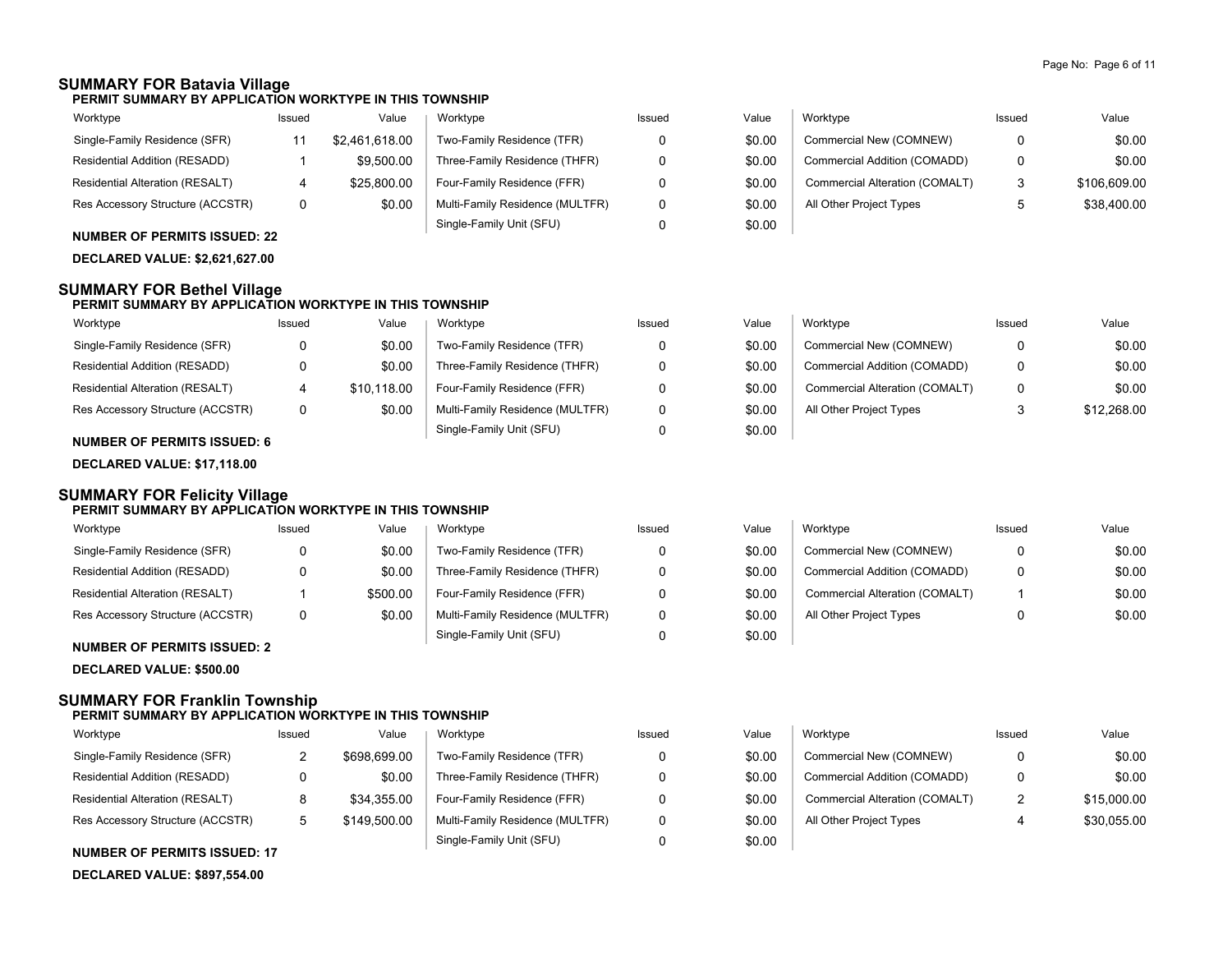### **SUMMARY FOR Goshen Township**

**PERMIT SUMMARY BY APPLICATION WORKTYPE IN THIS TOWNSHIP**

| Worktype                         | Issued | Value          | Worktype                        | Issued | Value          | Worktype                       | Issued | Value        |
|----------------------------------|--------|----------------|---------------------------------|--------|----------------|--------------------------------|--------|--------------|
| Single-Family Residence (SFR)    |        | \$1,817,504.00 | Two-Family Residence (TFR)      |        | \$2,205,000.00 | Commercial New (COMNEW)        |        | \$327,000.00 |
| Residential Addition (RESADD)    |        | \$400,000.00   | Three-Family Residence (THFR)   |        | \$0.00         | Commercial Addition (COMADD)   | 0      | \$0.00       |
| Residential Alteration (RESALT)  | 42     | \$542.748.23   | Four-Family Residence (FFR)     |        | \$0.00         | Commercial Alteration (COMALT) | 8      | \$557,606.00 |
| Res Accessory Structure (ACCSTR) | د      | \$77.500.00    | Multi-Family Residence (MULTFR) |        | \$0.00         | All Other Project Types        | 30     | \$386,985.40 |
|                                  |        |                | Single-Family Unit (SFU)        |        | \$0.00         |                                |        |              |

**NUMBER OF PERMITS ISSUED: 79 DECLARED VALUE: \$5,936,758.23**

# **SUMMARY FOR Jackson Township**

### **PERMIT SUMMARY BY APPLICATION WORKTYPE IN THIS TOWNSHIP**

| Worktype                         | Issued | Value          | Worktype                        | Issued | Value  | Worktype                       | Issued | Value       |
|----------------------------------|--------|----------------|---------------------------------|--------|--------|--------------------------------|--------|-------------|
| Single-Family Residence (SFR)    |        | \$2.106.000.00 | Two-Family Residence (TFR)      |        | \$0.00 | Commercial New (COMNEW)        |        | \$0.00      |
| Residential Addition (RESADD)    |        | \$68.021.00    | Three-Family Residence (THFR)   |        | \$0.00 | Commercial Addition (COMADD)   |        | \$0.00      |
| Residential Alteration (RESALT)  |        | \$74.390.00    | Four-Family Residence (FFR)     |        | \$0.00 | Commercial Alteration (COMALT) |        | \$4,000.00  |
| Res Accessory Structure (ACCSTR) |        | \$32,000.00    | Multi-Family Residence (MULTFR) |        | \$0.00 | All Other Project Types        | J      | \$16,350.00 |
|                                  |        |                | Single-Family Unit (SFU)        |        | \$0.00 |                                |        |             |

### **NUMBER OF PERMITS ISSUED: 13**

**DECLARED VALUE: \$2,284,411.00**

# **SUMMARY FOR Miami Township**

|                                        | PERMIT SUMMARY BY APPLICATION WORKTYPE IN THIS TOWNSHIP |                |                                 |        |                 |                                |               |                |  |  |
|----------------------------------------|---------------------------------------------------------|----------------|---------------------------------|--------|-----------------|--------------------------------|---------------|----------------|--|--|
| Worktype                               | Issued                                                  | Value          | Worktype                        | Issued | Value           | Worktype                       | Issued        | Value          |  |  |
| Single-Family Residence (SFR)          | 20                                                      | \$9.322.864.00 | Two-Family Residence (TFR)      |        | \$0.00          | Commercial New (COMNEW)        | 11            | \$611.000.00   |  |  |
| Residential Addition (RESADD)          | 35                                                      | \$1,305,190.00 | Three-Family Residence (THFR)   |        | \$0.00          | Commercial Addition (COMADD)   | $\mathcal{P}$ | \$476.670.00   |  |  |
| <b>Residential Alteration (RESALT)</b> | 154                                                     | \$2,307,673.87 | Four-Family Residence (FFR)     |        | \$0.00          | Commercial Alteration (COMALT) | 26            | \$1,717,697.70 |  |  |
| Res Accessory Structure (ACCSTR)       | 14                                                      | \$352,689.00   | Multi-Family Residence (MULTFR) |        | \$12.000.000.00 | All Other Project Types        | 130           | \$5,995,020.03 |  |  |
|                                        |                                                         |                | Single-Family Unit (SFU)        | 122    | \$0.00          |                                |               |                |  |  |

### **NUMBER OF PERMITS ISSUED: 406**

**DECLARED VALUE: \$32,461,960.57**

### **SUMMARY FOR Monroe Township**

### **PERMIT SUMMARY BY APPLICATION WORKTYPE IN THIS TOWNSHIP**

| Worktype                             | Issued | Value        | Worktype                        | Issued | Value  | Worktype                       | Issued  | Value        |
|--------------------------------------|--------|--------------|---------------------------------|--------|--------|--------------------------------|---------|--------------|
| Single-Family Residence (SFR)        |        | \$302.975.00 | Two-Family Residence (TFR)      |        | \$0.00 | Commercial New (COMNEW)        | 0       | \$0.00       |
| <b>Residential Addition (RESADD)</b> |        | \$138,625.00 | Three-Family Residence (THFR)   |        | \$0.00 | Commercial Addition (COMADD)   | 0       | \$0.00       |
| Residential Alteration (RESALT)      | 14     | \$257.959.00 | Four-Family Residence (FFR)     |        | \$0.00 | Commercial Alteration (COMALT) | 4       | \$55,500.00  |
| Res Accessory Structure (ACCSTR)     |        | \$157.550.00 | Multi-Family Residence (MULTFR) |        | \$0.00 | All Other Project Types        | $\circ$ | \$136,459.00 |
|                                      |        |              | Single-Family Unit (SFU)        |        | \$0.00 |                                |         |              |

### **NUMBER OF PERMITS ISSUED: 28**

**DECLARED VALUE: \$913,009.00**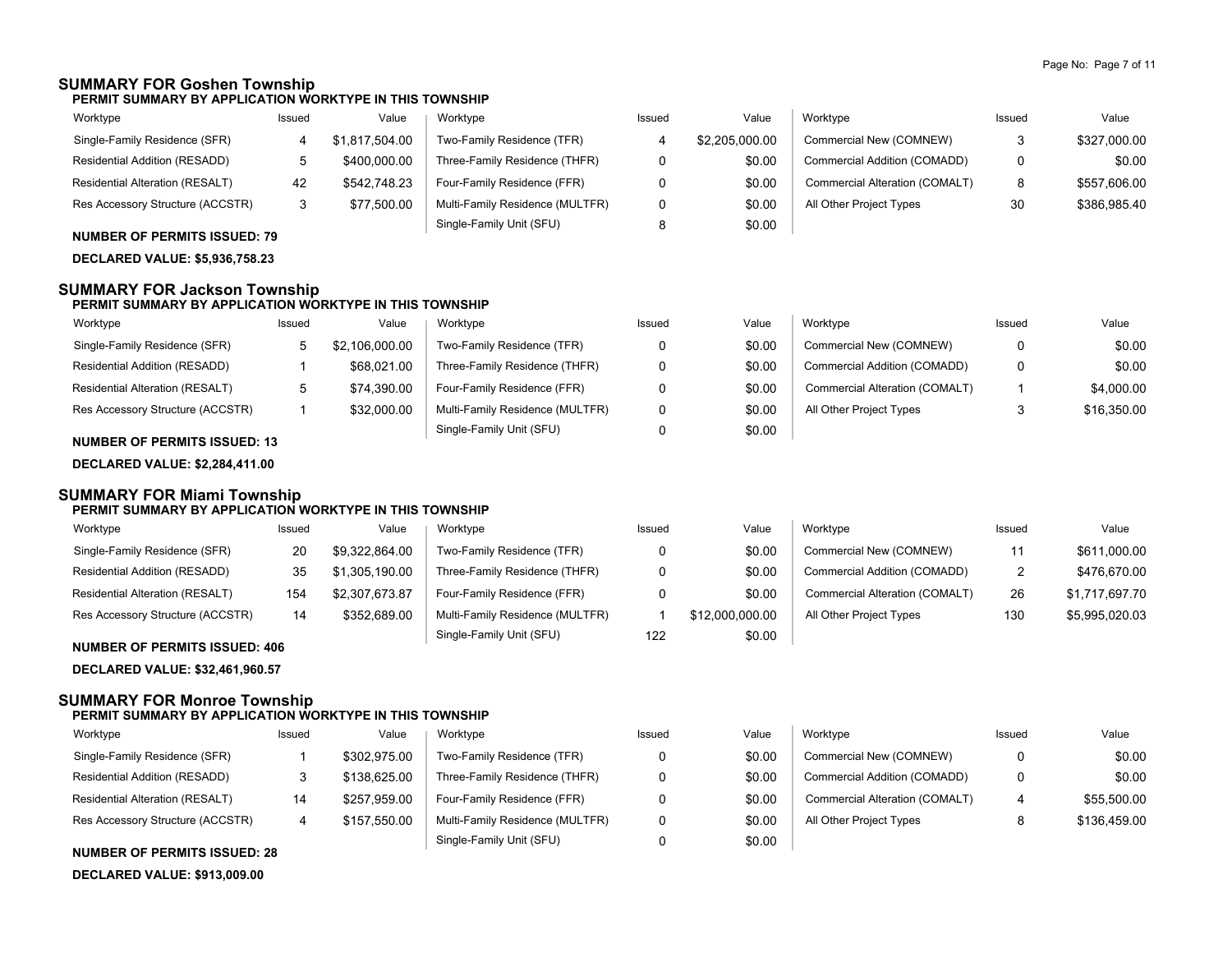### **SUMMARY FOR Moscow Village**

**PERMIT SUMMARY BY APPLICATION WORKTYPE IN THIS TOWNSHIP**

| Worktype                         | Issued | Value        | Worktype                        | Issued | Value  | Worktype                       | Issued   | Value        |
|----------------------------------|--------|--------------|---------------------------------|--------|--------|--------------------------------|----------|--------------|
| Single-Family Residence (SFR)    |        | \$372,000.00 | Two-Family Residence (TFR)      |        | \$0.00 | Commercial New (COMNEW)        | 0        | \$0.00       |
| Residential Addition (RESADD)    |        | \$0.00       | Three-Family Residence (THFR)   |        | \$0.00 | Commercial Addition (COMADD)   | $\Omega$ | \$0.00       |
| Residential Alteration (RESALT)  |        | \$0.00       | Four-Family Residence (FFR)     |        | \$0.00 | Commercial Alteration (COMALT) | 0        | \$0.00       |
| Res Accessory Structure (ACCSTR) |        | \$10,000.00  | Multi-Family Residence (MULTFR) |        | \$0.00 | All Other Project Types        |          | \$372,000.00 |
|                                  |        |              | Single-Family Unit (SFU)        |        | \$0.00 |                                |          |              |

### **NUMBER OF PERMITS ISSUED: 3**

**DECLARED VALUE: \$754,000.00**

### **SUMMARY FOR Neville Village**

### **PERMIT SUMMARY BY APPLICATION WORKTYPE IN THIS TOWNSHIP**

| Worktype                               | Issued | Value      | Worktype                        | Issued | Value  | Worktype                       | Issued | Value      |
|----------------------------------------|--------|------------|---------------------------------|--------|--------|--------------------------------|--------|------------|
| Single-Family Residence (SFR)          |        | \$0.00     | Two-Family Residence (TFR)      |        | \$0.00 | Commercial New (COMNEW)        | 0      | \$0.00     |
| Residential Addition (RESADD)          |        | \$0.00     | Three-Family Residence (THFR)   |        | \$0.00 | Commercial Addition (COMADD)   | 0      | \$0.00     |
| <b>Residential Alteration (RESALT)</b> |        | \$4.248.00 | Four-Family Residence (FFR)     |        | \$0.00 | Commercial Alteration (COMALT) | 0      | \$0.00     |
| Res Accessory Structure (ACCSTR)       |        | \$0.00     | Multi-Family Residence (MULTFR) |        | \$0.00 | All Other Project Types        |        | \$4,248.00 |
|                                        |        |            | Single-Family Unit (SFU)        |        | \$0.00 |                                |        |            |

### **NUMBER OF PERMITS ISSUED: 1**

**DECLARED VALUE: \$4,248.00**

### **SUMMARY FOR New Richmond Village PERMIT SUMMARY BY APPLICATION WORKTYPE IN THIS TOWNSHIP**

| Worktype                         | Issued | Value          | Worktype                        | Issued | Value  | Worktvpe                       | Issued | Value       |
|----------------------------------|--------|----------------|---------------------------------|--------|--------|--------------------------------|--------|-------------|
| Single-Family Residence (SFR)    | 19     | \$2,858,084.00 | Two-Family Residence (TFR)      |        | \$0.00 | Commercial New (COMNEW)        | 0      | \$0.00      |
| Residential Addition (RESADD)    |        | \$6,500.00     | Three-Family Residence (THFR)   | n      | \$0.00 | Commercial Addition (COMADD)   | 0      | \$0.00      |
| Residential Alteration (RESALT)  | 10     | \$45,020.88    | Four-Family Residence (FFR)     |        | \$0.00 | Commercial Alteration (COMALT) | 6      | \$77,000.00 |
| Res Accessory Structure (ACCSTR) |        | \$14,000.00    | Multi-Family Residence (MULTFR) | 0      | \$0.00 | All Other Project Types        |        | \$30.720.88 |
| NUMBER OF BERMITS ISSUED, 27     |        |                | Single-Family Unit (SFU)        |        | \$0.00 |                                |        |             |

### **NUMBER OF PERMITS ISSUED: 37**

**DECLARED VALUE: \$3,000,604.88**

### **SUMMARY FOR Ohio Township**

### **PERMIT SUMMARY BY APPLICATION WORKTYPE IN THIS TOWNSHIP**

| Worktype                               | Issued | Value        | Worktype                        | Issued | Value  | Worktype                       | Issued       | Value       |
|----------------------------------------|--------|--------------|---------------------------------|--------|--------|--------------------------------|--------------|-------------|
| Single-Family Residence (SFR)          |        | \$910,000.00 | Two-Family Residence (TFR)      |        | \$0.00 | Commercial New (COMNEW)        |              | \$0.00      |
| Residential Addition (RESADD)          |        | \$5,000.00   | Three-Family Residence (THFR)   |        | \$0.00 | Commercial Addition (COMADD)   |              | \$0.00      |
| <b>Residential Alteration (RESALT)</b> |        | \$116,712.56 | Four-Family Residence (FFR)     |        | \$0.00 | Commercial Alteration (COMALT) | 2            | \$5,000.00  |
| Res Accessory Structure (ACCSTR)       |        | \$45,000.00  | Multi-Family Residence (MULTFR) |        | \$0.00 | All Other Project Types        | $\mathbf{p}$ | \$44.757.00 |
|                                        |        |              | Single-Family Unit (SFU)        |        | \$0.00 |                                |              |             |

#### **NUMBER OF PERMITS ISSUED: 15**

**DECLARED VALUE: \$1,081,712.56**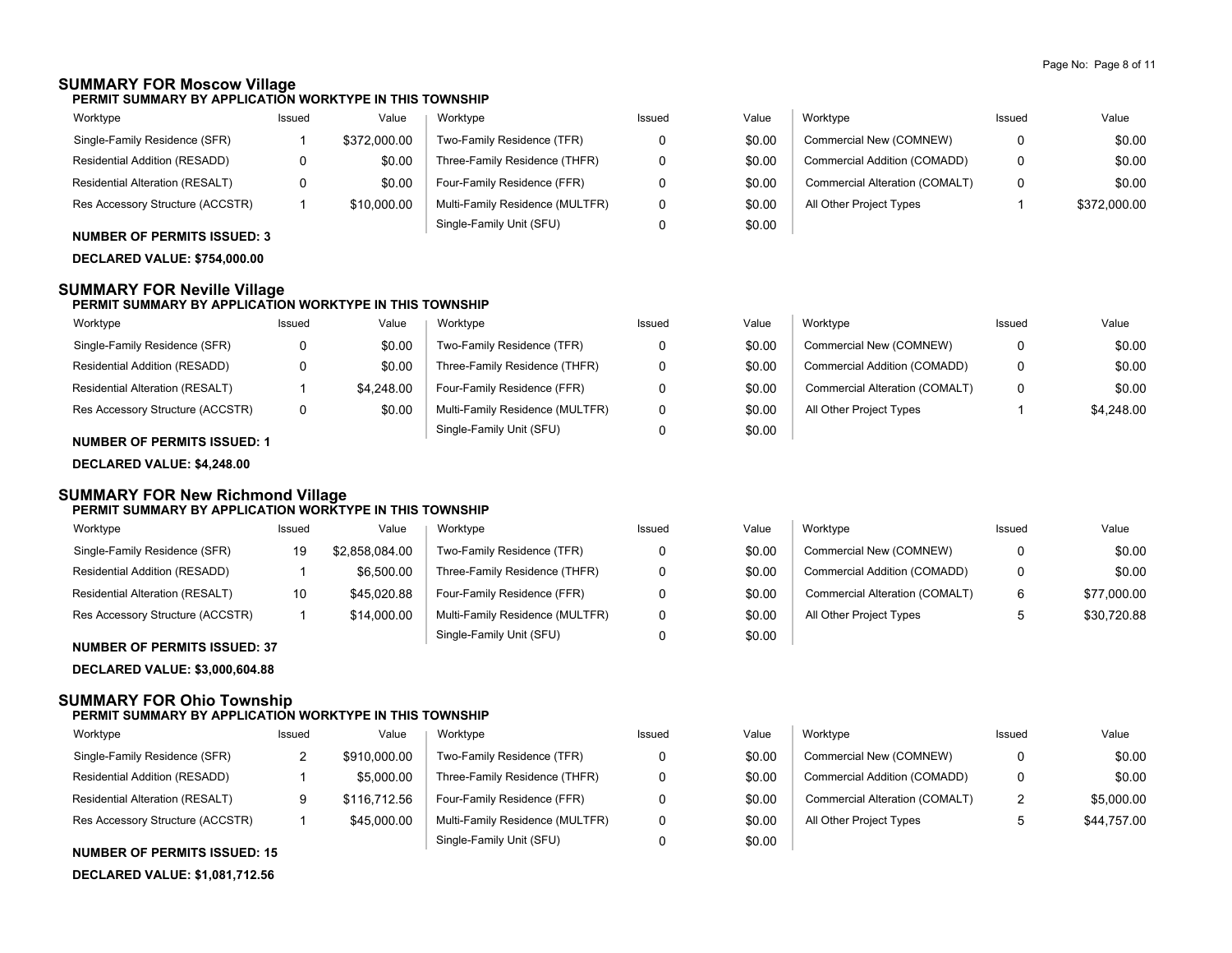### **SUMMARY FOR Owensville Village**

**PERMIT SUMMARY BY APPLICATION WORKTYPE IN THIS TOWNSHIP**

| Worktype                         | Issued | Value  | Worktype                        | Issued | Value  | Worktype                       | Issued | Value      |
|----------------------------------|--------|--------|---------------------------------|--------|--------|--------------------------------|--------|------------|
| Single-Family Residence (SFR)    |        | \$0.00 | Two-Family Residence (TFR)      |        | \$0.00 | Commercial New (COMNEW)        |        | \$0.00     |
| Residential Addition (RESADD)    |        | \$0.00 | Three-Family Residence (THFR)   |        | \$0.00 | Commercial Addition (COMADD)   |        | \$0.00     |
| Residential Alteration (RESALT)  |        | \$0.00 | Four-Family Residence (FFR)     |        | \$0.00 | Commercial Alteration (COMALT) |        | \$0.00     |
| Res Accessory Structure (ACCSTR) |        | \$0.00 | Multi-Family Residence (MULTFR) |        | \$0.00 | All Other Project Types        |        | \$3.400.00 |
|                                  |        |        | Single-Family Unit (SFU)        |        | \$0.00 |                                |        |            |

**NUMBER OF PERMITS ISSUED: 3**

**DECLARED VALUE: \$3,400.00**

### **SUMMARY FOR Pierce Township**

### **PERMIT SUMMARY BY APPLICATION WORKTYPE IN THIS TOWNSHIP**

| Worktype                         | Issued | Value          | Worktype                        | Issued | Value  | Worktype                       | Issued       | Value        |
|----------------------------------|--------|----------------|---------------------------------|--------|--------|--------------------------------|--------------|--------------|
| Single-Family Residence (SFR)    | 18     | \$4.215.548.00 | Two-Family Residence (TFR)      |        | \$0.00 | Commercial New (COMNEW)        |              | \$0.00       |
| Residential Addition (RESADD)    |        | \$203,000.00   | Three-Family Residence (THFR)   |        | \$0.00 | Commercial Addition (COMADD)   | <sub>n</sub> | \$0.00       |
| Residential Alteration (RESALT)  | 50     | \$1.033.981.00 | Four-Family Residence (FFR)     |        | \$0.00 | Commercial Alteration (COMALT) | ົ            | \$8,600.00   |
| Res Accessory Structure (ACCSTR) | _      | \$92,000.00    | Multi-Family Residence (MULTFR) |        | \$0.00 | All Other Project Types        | 36           | \$680,075.00 |
|                                  |        |                | Single-Family Unit (SFU)        |        | \$0.00 |                                |              |              |

### **NUMBER OF PERMITS ISSUED: 86**

**DECLARED VALUE: \$5,877,629.00**

### **SUMMARY FOR Stonelick Township PERMIT SUMMARY BY APPLICATION WORKTYPE IN THIS TOWNSHIP**

| Worktype                               | Issued | Value        | Worktype                        | Issued | Value  | Worktype                       | Issued | Value          |
|----------------------------------------|--------|--------------|---------------------------------|--------|--------|--------------------------------|--------|----------------|
| Single-Family Residence (SFR)          | ے      | \$900,000.00 | Two-Family Residence (TFR)      |        | \$0.00 | Commercial New (COMNEW)        | ے      | \$265,000.00   |
| Residential Addition (RESADD)          |        | \$20,000.00  | Three-Family Residence (THFR)   |        | \$0.00 | Commercial Addition (COMADD)   | 0      | \$0.00         |
| <b>Residential Alteration (RESALT)</b> | 19     | \$329.222.40 | Four-Family Residence (FFR)     |        | \$0.00 | Commercial Alteration (COMALT) |        | \$3,989,700.00 |
| Res Accessory Structure (ACCSTR)       | 3      | \$92,000.00  | Multi-Family Residence (MULTFR) |        | \$0.00 | All Other Project Types        |        | \$65,447.36    |
| NUMBER OF BERMITO ICCUER, 20           |        |              | Single-Family Unit (SFU)        |        | \$0.00 |                                |        |                |

# **NUMBER OF PERMITS ISSUED: 32**

**DECLARED VALUE: \$5,596,922.40**

# **SUMMARY FOR Tate Township**

### **PERMIT SUMMARY BY APPLICATION WORKTYPE IN THIS TOWNSHIP**

| Worktype                               | Issued | Value        | Worktype                        | Issued | Value  | Worktype                       | Issued | Value        |
|----------------------------------------|--------|--------------|---------------------------------|--------|--------|--------------------------------|--------|--------------|
| Single-Family Residence (SFR)          |        | \$706,000.00 | Two-Family Residence (TFR)      |        | \$0.00 | Commercial New (COMNEW)        |        | \$303.146.55 |
| Residential Addition (RESADD)          |        | \$40,000.00  | Three-Family Residence (THFR)   |        | \$0.00 | Commercial Addition (COMADD)   | 0      | \$0.00       |
| <b>Residential Alteration (RESALT)</b> | 28     | \$300,147.25 | Four-Family Residence (FFR)     |        | \$0.00 | Commercial Alteration (COMALT) |        | \$500.00     |
| Res Accessory Structure (ACCSTR)       |        | \$46,000.00  | Multi-Family Residence (MULTFR) |        | \$0.00 | All Other Project Types        | 23     | \$251,000.11 |
|                                        |        |              | Single-Family Unit (SFU)        |        | \$0.00 |                                |        |              |

### **NUMBER OF PERMITS ISSUED: 49**

**DECLARED VALUE: \$1,458,793.80**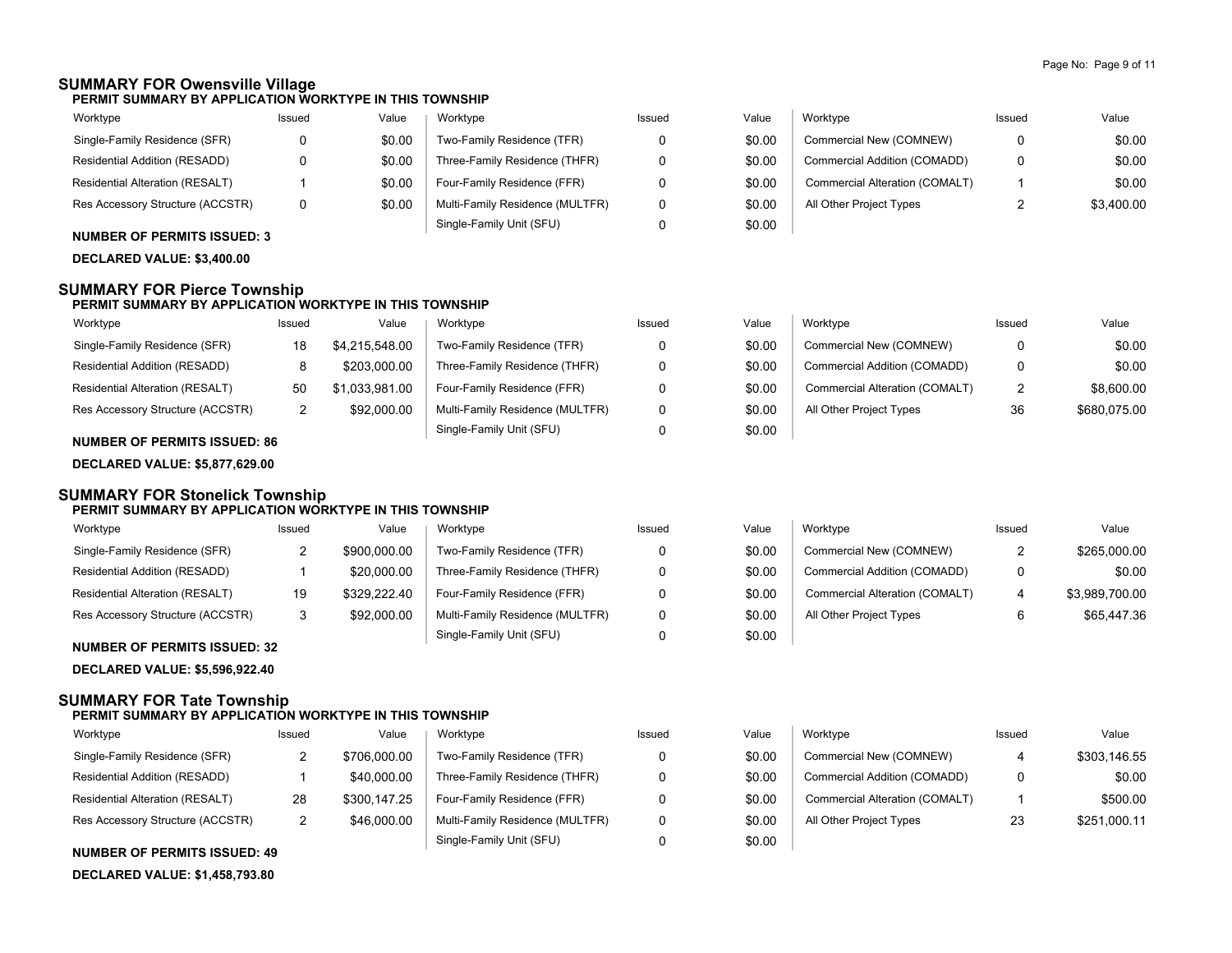## **SUMMARY FOR Union Township**

**PERMIT SUMMARY BY APPLICATION WORKTYPE IN THIS TOWNSHIP**

| Worktype                               | Issued | Value          | Worktype                        | Issued | Value          | Worktype                       | Issued | Value          |
|----------------------------------------|--------|----------------|---------------------------------|--------|----------------|--------------------------------|--------|----------------|
| Single-Family Residence (SFR)          | 14     | \$4.788.917.00 | Two-Family Residence (TFR)      |        | \$0.00         | Commercial New (COMNEW)        |        | \$44,000.00    |
| Residential Addition (RESADD)          | 14     | \$816,208.00   | Three-Family Residence (THFR)   |        | \$0.00         | Commercial Addition (COMADD)   |        | \$227,000.00   |
| <b>Residential Alteration (RESALT)</b> | 163    | \$2,523,206.38 | Four-Family Residence (FFR)     |        | \$0.00         | Commercial Alteration (COMALT) | 63     | \$3,799,037.27 |
| Res Accessory Structure (ACCSTR)       | 3      | \$64,500.00    | Multi-Family Residence (MULTFR) |        | \$1.043.757.00 | All Other Project Types        | 150    | \$1,714,069.55 |
|                                        |        |                | Single-Family Unit (SFU)        |        | \$0.00         |                                |        |                |

### **NUMBER OF PERMITS ISSUED: 315**

**DECLARED VALUE: \$13,958,258.65**

### **SUMMARY FOR Washington Township**

### **PERMIT SUMMARY BY APPLICATION WORKTYPE IN THIS TOWNSHIP**

| Worktype                               | Issued | Value        | Worktype                        | Issued | Value  | Worktype                       | Issued | Value       |
|----------------------------------------|--------|--------------|---------------------------------|--------|--------|--------------------------------|--------|-------------|
| Single-Family Residence (SFR)          | ▃      | \$652.530.00 | Two-Family Residence (TFR)      |        | \$0.00 | Commercial New (COMNEW)        |        | \$15,000.00 |
| Residential Addition (RESADD)          |        | \$30,000.00  | Three-Family Residence (THFR)   |        | \$0.00 | Commercial Addition (COMADD)   | 0      | \$0.00      |
| <b>Residential Alteration (RESALT)</b> |        | \$110.321.00 | Four-Family Residence (FFR)     |        | \$0.00 | Commercial Alteration (COMALT) | 9      | \$23,000.00 |
| Res Accessory Structure (ACCSTR)       |        | \$12,000.00  | Multi-Family Residence (MULTFR) |        | \$0.00 | All Other Project Types        |        | \$83.071.00 |
|                                        |        |              | Single-Family Unit (SFU)        |        | \$0.00 |                                |        |             |

### **NUMBER OF PERMITS ISSUED: 23**

**DECLARED VALUE: \$842,851.00**

#### **SUMMARY FOR Wayne Township PERMIT SUMMARY BY APPLICATION WORKTYPE IN THIS TOWNSHIP**

| Worktype                            | Issued | Value        | Worktype                        | Issued | Value  | Worktype                       | Issued | Value        |
|-------------------------------------|--------|--------------|---------------------------------|--------|--------|--------------------------------|--------|--------------|
| Single-Family Residence (SFR)       |        | \$673,000.00 | Two-Family Residence (TFR)      |        | \$0.00 | Commercial New (COMNEW)        |        | \$35,000.00  |
| Residential Addition (RESADD)       |        | \$58,408.00  | Three-Family Residence (THFR)   |        | \$0.00 | Commercial Addition (COMADD)   | 0      | \$0.00       |
| Residential Alteration (RESALT)     |        | \$176.150.00 | Four-Family Residence (FFR)     |        | \$0.00 | Commercial Alteration (COMALT) |        | \$0.00       |
| Res Accessory Structure (ACCSTR)    |        | \$124,500.00 | Multi-Family Residence (MULTFR) |        | \$0.00 | All Other Project Types        |        | \$154.588.00 |
| <b>NUMBER OF PERMITS ISSUED: 17</b> |        |              | Single-Family Unit (SFU)        |        | \$0.00 |                                |        |              |

**DECLARED VALUE: \$1,069,808.00**

### **SUMMARY FOR Williamsburg Township PERMIT SUMMARY BY APPLICATION WORKTYPE IN THIS TOWNSHIP**

#### Residential Addition (RESADD) Issued Value Issued Value Worktype Issued Value Commercial New (COMNEW) Commercial Addition (COMADD) Commercial Alteration (COMALT) All Other Project Types Single-Family Unit (SFU) Multi-Family Residence (MULTFR) Four-Family Residence (FFR) Three-Family Residence (THFR) Two-Family Residence (TFR) Worktype Res Accessory Structure (ACCSTR) Residential Alteration (RESALT) Single-Family Residence (SFR) Worktype 2 3 9 0 0 0 0 0 0 1 1 4 5 \$800,000.00 \$107,799.00 \$219,247.88 \$0.00 \$0.00 \$0.00 \$0.00 \$0.00 \$0.00 \$67,500.00 \$20,000.00 \$202,000.00 \$205,747.88

**NUMBER OF PERMITS ISSUED: 21**

**DECLARED VALUE: \$1,566,546.88**